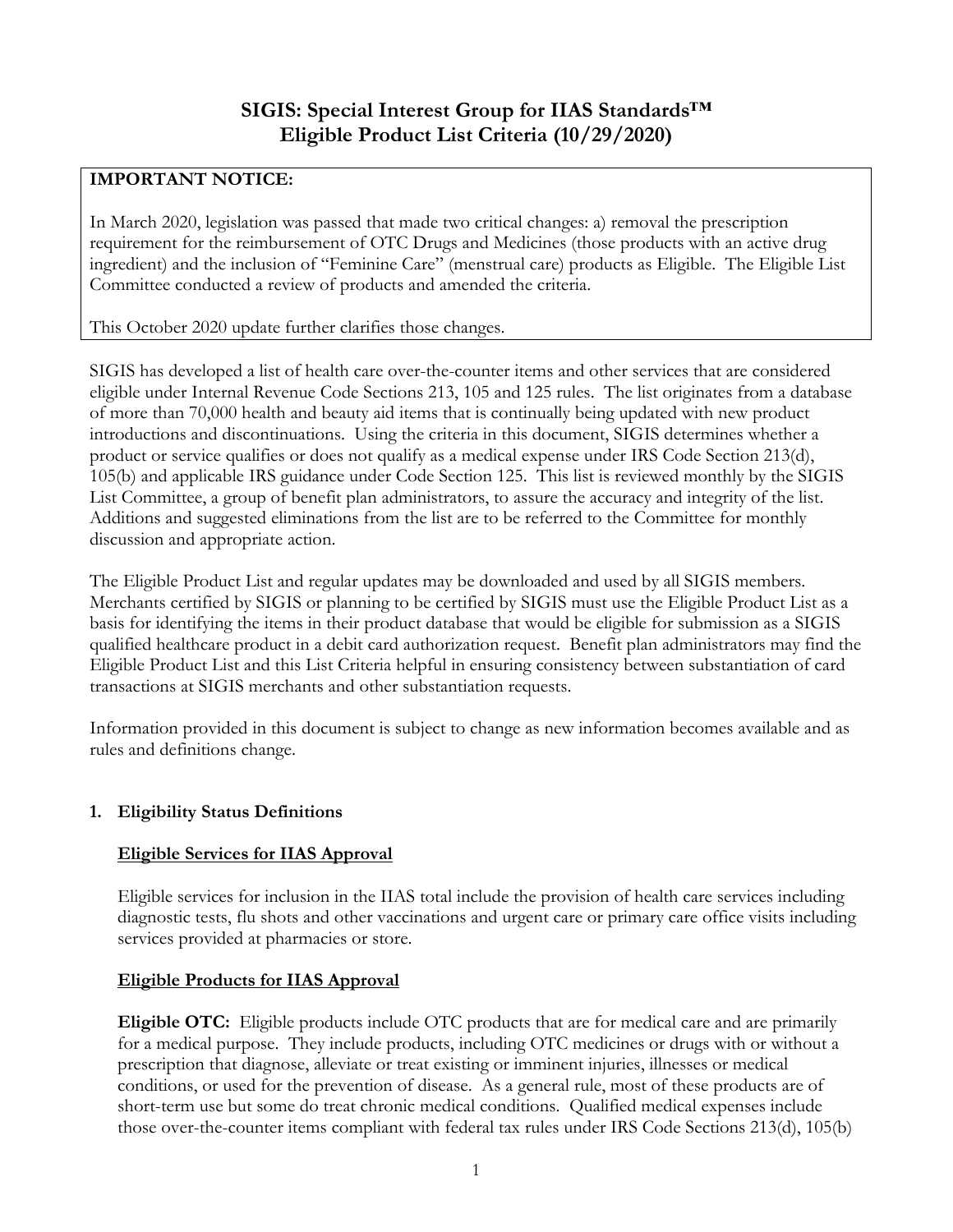and 125 as outlined by the Internal Revenue Service. In these cases, the expense would not have been paid "but for" the disease or illness. Much of the guidance the IRS has provided relate to the deductibility of medical expenses, as reimbursement plans operate under overlapping sections of the Code. An expense is not deductible as medical care if the taxpayer would have paid the expense even in absence of a medical condition. All dietary supplements, with the exception of glucosamine products, fiber laxative supplements and prenatal supplements, are dual-purpose, regardless of product category due to the general wellness component. The user does not need to provide a statement from a medical provider or indicate a diagnosis in order to receive reimbursement as long as the item is on the Eligible Products List for IIAS Approval. Taxes, shipping and surcharge/convenience fees (as permitted by law and card brand/network regulations) directly associated with the purchase of an eligible product can be included.

**Prescribed Drugs and Medicines, including Prescribed OTC:** Drugs and medicines prescribed by a licensed medical professional and dispensed in accordance with state laws including the generation of an Rx Number are considered Eligible by the IRS. This includes OTC drugs and medicines other than dual-purpose. Since the prescription serves as the determination of medical eligibility in a merchant location with a properly configured Pharmacy and IIAS POS system, no additional checks are required. These items will not be listed on the Eligible Products list due to their separate processing rules.

### **Not Included as Eligible Products for IIAS Approval**

**Dual-purpose:** Some products are considered dual-purpose. These products may have both a medical purpose and a personal hygiene, cosmetic or general health purpose. In order to be considered eligible, they must be used to treat a medical condition and cannot be used to improve or maintain general health unless prescribed by a licensed health care professional to treat a specific illness, condition or injury. All dietary supplements, with the exception of glucosamine products, fiber laxative supplements and prenatal supplements, are dual-purpose, regardless of product category due to the general wellness component. These products may be eligible for reimbursement but require a letter of medical necessity from a licensed healthcare professional stating the specific diagnosis or medical condition, the specific OTC medicine recommendation to treat the condition, and documentation of the product and cost. Dual-purpose items will not be included in the SIGIS List.

**Ineligible:** Products that are used for general health, cosmetic, or personal hygiene purposes are not reimbursable. Typically, these are not referred to as medicines or drugs and are not recognized to treat a medical condition. Expenses that are not reimbursable as medical care under IRS Code Section 213(d) and related sections of the federal tax code are ineligible. These include food supplements, toiletries, lotions and soaps, shampoos, and most herbal supplements. According to IRS Publication 502, you can't include in medical expenses the cost of nutritional supplements, vitamins, herbal supplements, "natural medicines", etc., unless they are recommended by a medical practitioner as treatment for a specific medical condition diagnosed by a physician. These items are taken to maintain your ordinary good health and aren't for medical care.

The source of the list includes most nationally-distributed, regularly-stocked items. As such, the following types of items will generally not be included: items specially created for an individual retailer (including but not limited to private label items); a local, regional, or specialty item; bonus items (e.g. 2 oz. free); BOGOS (buy one, get one), or other in-and-out types of packaging with limited availability or distribution. Although these items will not be included in the data, they may in fact be eligible. If such circumstances exist or if one feels other items meet the eligibility criteria then they can be submitted through the add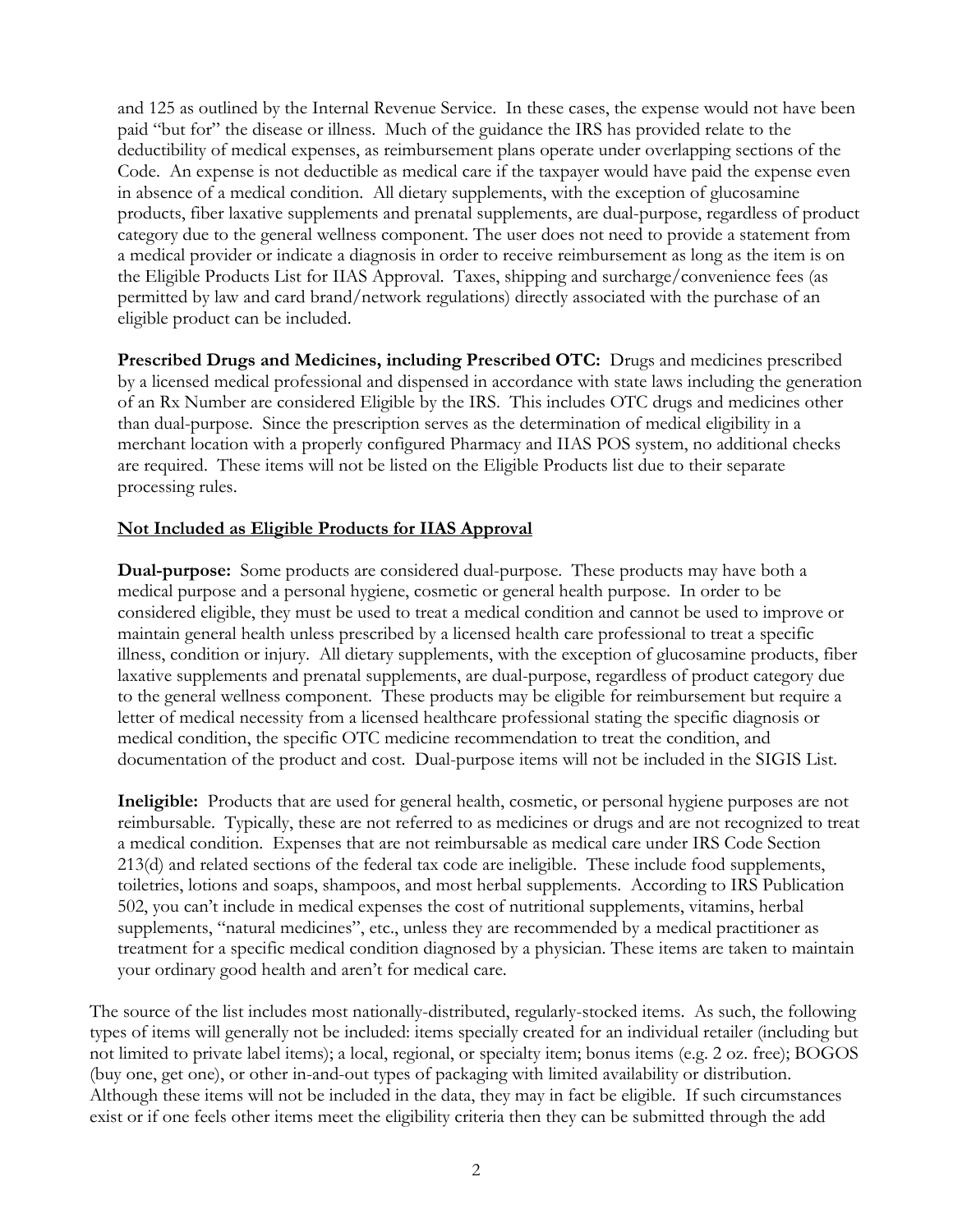process on the SIGIS website. These will be reviewed by the SIGIS List Committee and qualifying items will be added to the eligible product listing.

Because the source of the list is nationally-distributed, regularly-stocked products, private label and store branded products will generally not be available for inclusion on the standard list produced by SIGIS. It is understood that some of these private label and/or store brand items are, in fact, eligible under IRS Code Section 213(d), and therefore, can be processed through a certified SIGIS IIAS merchant. Merchants that choose to supplement their inventory of SIGIS identified eligible items with their own private label items are free to do so by following the process detailed in the Private Label Eligibility Criteria document. That document can be found at [www.sig-is.org.](http://www.sig-is.org/)

## **2. Classifications and Examples**

The following are types of products that typically would be included under each designation. These are strictly guidelines and do not represent an all-inclusive listing.

| Category                                                   | <b>Example</b>                                                                                                                                                                                                                                                                     | Comment                                                                                                                                                                                                                             |
|------------------------------------------------------------|------------------------------------------------------------------------------------------------------------------------------------------------------------------------------------------------------------------------------------------------------------------------------------|-------------------------------------------------------------------------------------------------------------------------------------------------------------------------------------------------------------------------------------|
| <b>Acupressure Treatments</b>                              | Sea Band, Flents EZ Travel Wrist Band                                                                                                                                                                                                                                              | Products that treat a medical<br>condition are eligible. Weight-loss<br>products are dual-purpose.                                                                                                                                  |
| <b>Breast Pumps and Breast-</b><br><b>Feeding Supplies</b> | Breast Pump (cost or rental fee), Breast<br>Pump Parts (pump valve, replacement<br>tubing, piston unit, diaphragms, pump body,<br>flange, shield), Storage Bottles, Storage<br>Bags, Gel Pads, Nursing Pads, Nipple<br>Shields, Conversion Kits, Areola Stimulator,<br>Car Adapter | Products that directly aid lactation<br>are eligible.<br>Items not eligible include: Bottle<br>Stands, Bottle Nipples, Cleaners,<br>Freezer Blocks, Bra Shields and<br>Nursing Pillow and Covers,<br>Nursing Bras and Milk Coolers. |
| <b>Compression Hosiery</b>                                 | Medical Compression 30-40 and above; any<br>compression of Anti-Embolism Stockings,<br>Ulcer Care Compression or Lymphedema                                                                                                                                                        | Treats condition-specific medical<br>conditions such as anti-embolism,<br>ulcer care or lymphedema.                                                                                                                                 |
| Contraceptives                                             | Condoms (with and without spermicide) -<br>Trojan, Durex, Lifestyle                                                                                                                                                                                                                | See also Contraceptives under<br>OTC Drugs and Medicines for<br>products that include an active<br>drug ingredient.                                                                                                                 |
| Cotton Balls, Rolled Cotton,<br><b>Cotton Applicators</b>  | US Cotton Sterile Cotton Balls and Rolls                                                                                                                                                                                                                                           | Only Sterile cotton products are<br>eligible. Non-sterile products are<br>dual-purpose.                                                                                                                                             |
| Dental Repair                                              | Dentek Temparin, DOC Recapit                                                                                                                                                                                                                                                       | Temporary dental repair products<br>are eligible.                                                                                                                                                                                   |
| Denture Adhesives, Repair,<br>and Cleansers                | PoliGrip, Benzodent, Plate Weld, Efferdent                                                                                                                                                                                                                                         | Denture cleaners and<br>maintenance products are<br>eligible. See also Denture Pain<br>Relief under OTC Drugs and<br>Medicines for products that<br>include an active drug ingredient.                                              |

### **Eligible: Devices and Supplies**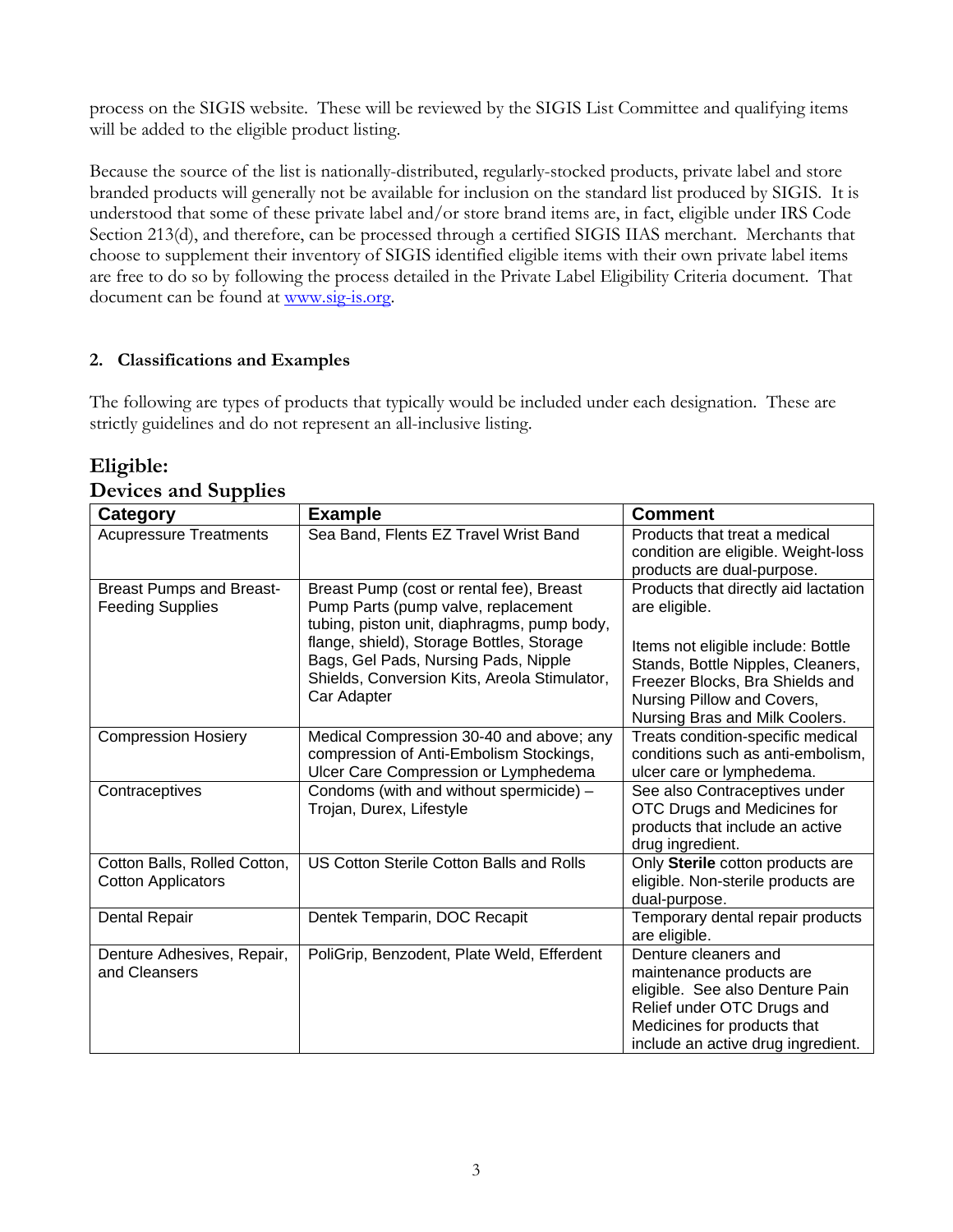| <b>Diabetes Care</b>                                                                                                                                                 | One Touch Meters & Strips, Softclix Lancets<br>& Device, Monoject insulin syringes; Dex 4<br>glucose products                               | Testing (meters, strips, lancets,<br>alcohol swabs), dosing (syringes,<br>pens, etc.), glucose are eligible.<br>Personal Care are ineligible or<br>dual-purpose.                                                                                                                                                                                                                             |
|----------------------------------------------------------------------------------------------------------------------------------------------------------------------|---------------------------------------------------------------------------------------------------------------------------------------------|----------------------------------------------------------------------------------------------------------------------------------------------------------------------------------------------------------------------------------------------------------------------------------------------------------------------------------------------------------------------------------------------|
| <b>Diagnostic Products</b><br>(Includes thermometers,<br>blood pressure monitors,<br>cholesterol testing, pulse<br>oximeters, drug, alcohol<br>and body fat testers) | Braun Forehead Thermometer, Nexcare<br>Thermometer, Lifescan BP Monitor,<br>Cholestrak, Azo UTI Test Strips, Quest<br><b>Pulse Oximeter</b> | Includes devices that monitor,<br>screen or test for the presence of<br>disease, dysfunction of the body<br>or for other medical conditions.                                                                                                                                                                                                                                                 |
| Diapers - Juvenile<br>Incontinence                                                                                                                                   | GoodNites, Under Jams                                                                                                                       | Products marketed for juvenile<br>incontinence only. Regular<br>diapers and training paints are<br>not eligible.                                                                                                                                                                                                                                                                             |
| Downloadable Apps with<br><b>Medical Functions for</b><br>tablets and smartphones                                                                                    |                                                                                                                                             | App cost could be a medical<br>expense if used for medical<br>purpose only (i.e. track heart<br>rhythm). Apps that include<br>function for general wellness are<br>not eligible.                                                                                                                                                                                                             |
| <b>Durable Medical Equipment</b>                                                                                                                                     | Wheelchairs, Crutches, Oxygen Machines                                                                                                      | Can be included when<br>manufacturer provides UPC,<br>merchants can mark non-UPC<br>tagged items as private label<br>items. See Home Health Care for<br>additional criteria.                                                                                                                                                                                                                 |
| Ear Care                                                                                                                                                             | Bionix Oto Clear, Select Nutrition Ear Wax<br>Candle, Provent Hearing Aid Dryer                                                             | Ear drops ear syringes, ear wax<br>removal devices, ear candles,<br>hearing aid cleaners and<br>dryers. See also Ear Care under<br>OTC Medicines and Drugs for<br>products that include an active<br>drug ingredient.                                                                                                                                                                        |
| Enemas                                                                                                                                                               | Bags, Syringes, prefilled enemas - Fleet                                                                                                    | Devices are eligible. Prefilled<br>enemas are eligible.                                                                                                                                                                                                                                                                                                                                      |
| Eye Care                                                                                                                                                             | Contact lens care, eyeglass repair kits                                                                                                     | Products used to maintain<br>corrective lenses and frames are<br>eligible. Post-surgical eye<br>protection is eligible.                                                                                                                                                                                                                                                                      |
| <b>Family Planning</b>                                                                                                                                               | EPT, Clearblue Fertility Monitor                                                                                                            | Pregnancy, ovulation and fertility<br>kits are eligible. Dietary<br>supplement only products are not<br>eligible.                                                                                                                                                                                                                                                                            |
| First Aid Dressings &<br><b>Supplies</b>                                                                                                                             | Band Aid, 3M Nexcare, J&J First Aid, non-<br>sport tapes, Simply Saline Wound Wash                                                          | If the main purpose is for medical<br>care, and there is no "normal" use<br>that is not medical, it could<br>automatically qualify as eligible.<br>Saline wound washes are<br>eligible. Bandages impregnated<br>or coated with a medicated<br>product are eligible. Tapes and<br>bandages indicated as "Athletic"<br>or "Sport" are eligible unless<br>marketed as performance<br>enhancing. |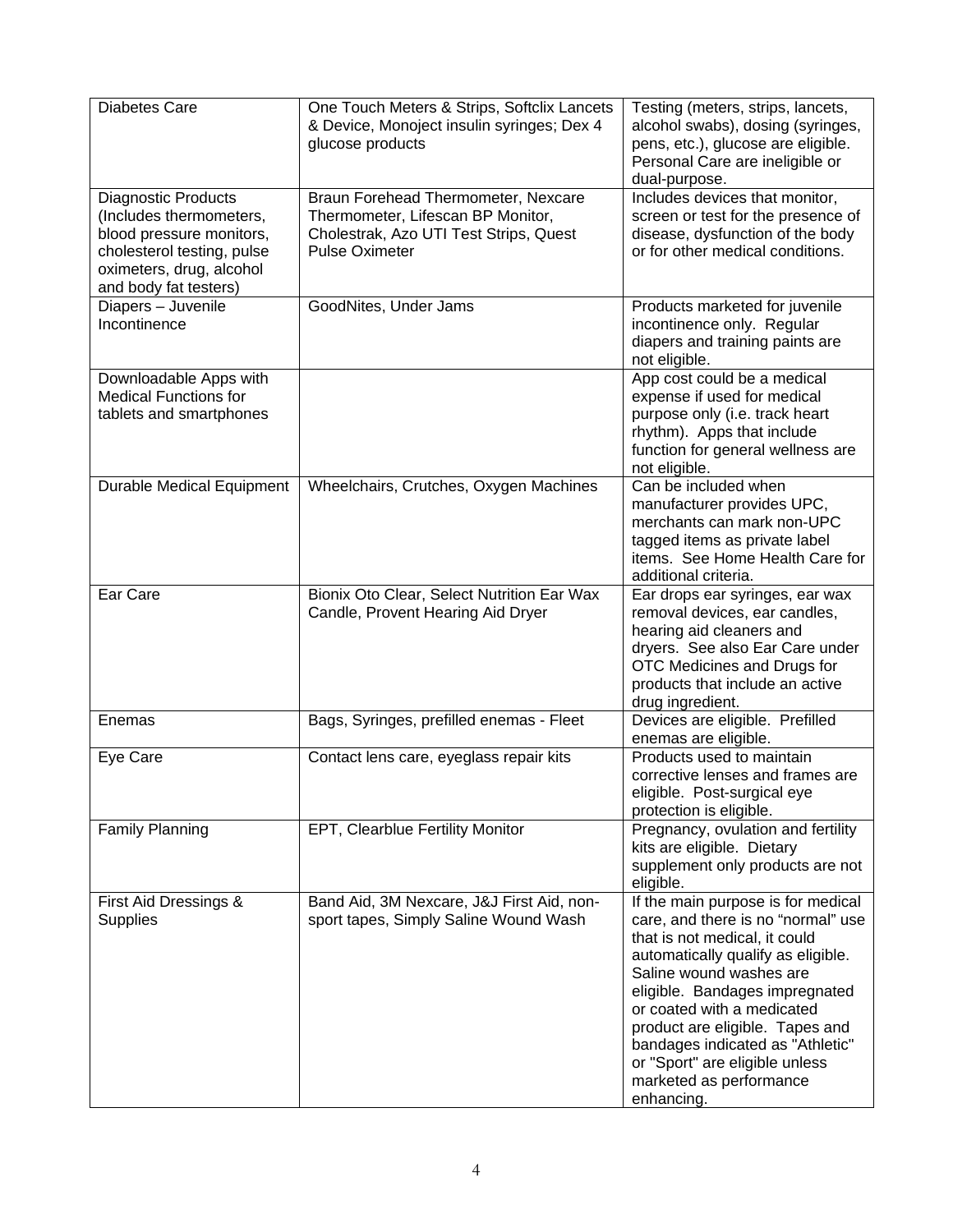| <b>Foot Care Treatments</b>                                  | Corn & callus cushions & pads, corn &<br>callus remover implements; therapeutic<br>insoles, orthotic inserts, arch supports, heel<br>cups                                                                                                                                                                                                                                                                                                                                                                                                                                                                                                                                                     | Products that have a primary<br>purpose to treat specific ailments<br>are eligible; products for general<br>use or comfort are dual-purpose.                                                                                                                                                                                                                                                                                                                                                                                   |
|--------------------------------------------------------------|-----------------------------------------------------------------------------------------------------------------------------------------------------------------------------------------------------------------------------------------------------------------------------------------------------------------------------------------------------------------------------------------------------------------------------------------------------------------------------------------------------------------------------------------------------------------------------------------------------------------------------------------------------------------------------------------------|--------------------------------------------------------------------------------------------------------------------------------------------------------------------------------------------------------------------------------------------------------------------------------------------------------------------------------------------------------------------------------------------------------------------------------------------------------------------------------------------------------------------------------|
| Glucosamine &/or<br>Chondroitin                              | Osteo-Bi-Flex, Cosamin D, Flex-a-min<br><b>Nutritional Supplements</b>                                                                                                                                                                                                                                                                                                                                                                                                                                                                                                                                                                                                                        | Glucosamine-only or main<br>ingredient glucosamine products<br>are eligible.                                                                                                                                                                                                                                                                                                                                                                                                                                                   |
| <b>Head Lice Products</b>                                    | Nix Lice Comb, Rid Lice Comb                                                                                                                                                                                                                                                                                                                                                                                                                                                                                                                                                                                                                                                                  | Combs, electronic devices are<br>eligible.                                                                                                                                                                                                                                                                                                                                                                                                                                                                                     |
| <b>Health Care Services</b>                                  | <b>Urgent Care or Primary Care services</b><br>provided by a licensed practitioner at an<br><b>IIAS</b> merchant                                                                                                                                                                                                                                                                                                                                                                                                                                                                                                                                                                              |                                                                                                                                                                                                                                                                                                                                                                                                                                                                                                                                |
| <b>Health Supports</b>                                       | ACE, Futuro, braces, elastic bandages,<br>hot/cold therapy, orthopedic supports, rib<br>belts, back braces, etc.                                                                                                                                                                                                                                                                                                                                                                                                                                                                                                                                                                              | If the main purpose is for medical<br>care, and there is no "normal" use<br>that is not medical, it could<br>automatically qualify as eligible.<br>Athletic tape – typically used on<br>existing injuries or as prevention<br>against further injury, similar to a<br>brace or wrap; not a performance<br>enhancement product will be<br>eligible. Work/industrial back<br>braces belts used to prevent or<br>treat back injury will be eligible.<br>Items eligible if not marketed<br>solely for performance<br>enhancements. |
| <b>Hearing Aid/Medical</b><br><b>Batteries</b>               | Duracell, Energizer Hearing Aid Batteries                                                                                                                                                                                                                                                                                                                                                                                                                                                                                                                                                                                                                                                     | Multi-purpose batteries not<br>eligible.                                                                                                                                                                                                                                                                                                                                                                                                                                                                                       |
| Home Health Care (limited<br>segments)<br>Hot & Cold Therapy | Elevated toilets, commodes, limb/joint<br>protectors, medical/nutritional IV products,<br>shower grab bar, bath transfer benches,<br>shower stools, urinals/bedpans, traction,<br>specialized braces & supports, ostomy,<br>mastectomy products, urological, respiratory<br>(excluding general air filters),<br>electrotherapy, mobility (canes, walkers,<br>rollators, wheelchairs), wound care,<br>incontinence, diagnostics (stethoscopes,<br>thermometers, blood pressure monitors,<br>drug and alcohol tests), medication<br>dosers/organizers, eating, grooming and<br>dressing aids and medical alerts (jewelry,<br>alarms, etc.) are eligible<br>ACE Hot/Cold Compress, Cara Ice Bag, | General rule applies that these<br>products may be used as part of<br>the aging process which is not<br>considered a medical condition;<br>however products and equipment<br>that assists daily functions, like<br>mobility, qualify even if<br>impairment is due to aging.<br>Accessories not related to the<br>actual function of equipment,<br>such as cup holders, totes and<br>baskets, are dual-purpose.<br>See Dual-Purpose Home Health<br>Care section.<br>Freezer or instant cold packs,                              |
|                                                              | Bed Buddy Back Wrap, Kaz Heating Pad,<br>ThermaCare Heat Wrap                                                                                                                                                                                                                                                                                                                                                                                                                                                                                                                                                                                                                                 | microwave or instant hot<br>packs/pads, ice bags and electric<br>heating pads are eligible. See<br>also Pain Relief Oral and Topical<br>for Medicated pads.                                                                                                                                                                                                                                                                                                                                                                    |
| <b>Incontinence Protection</b>                               | Attends, Depend, Prevail, GoodNites,<br>UnderJams                                                                                                                                                                                                                                                                                                                                                                                                                                                                                                                                                                                                                                             | Skin care, cleansing products and<br>diapers/training pants are dual-<br>purpose.                                                                                                                                                                                                                                                                                                                                                                                                                                              |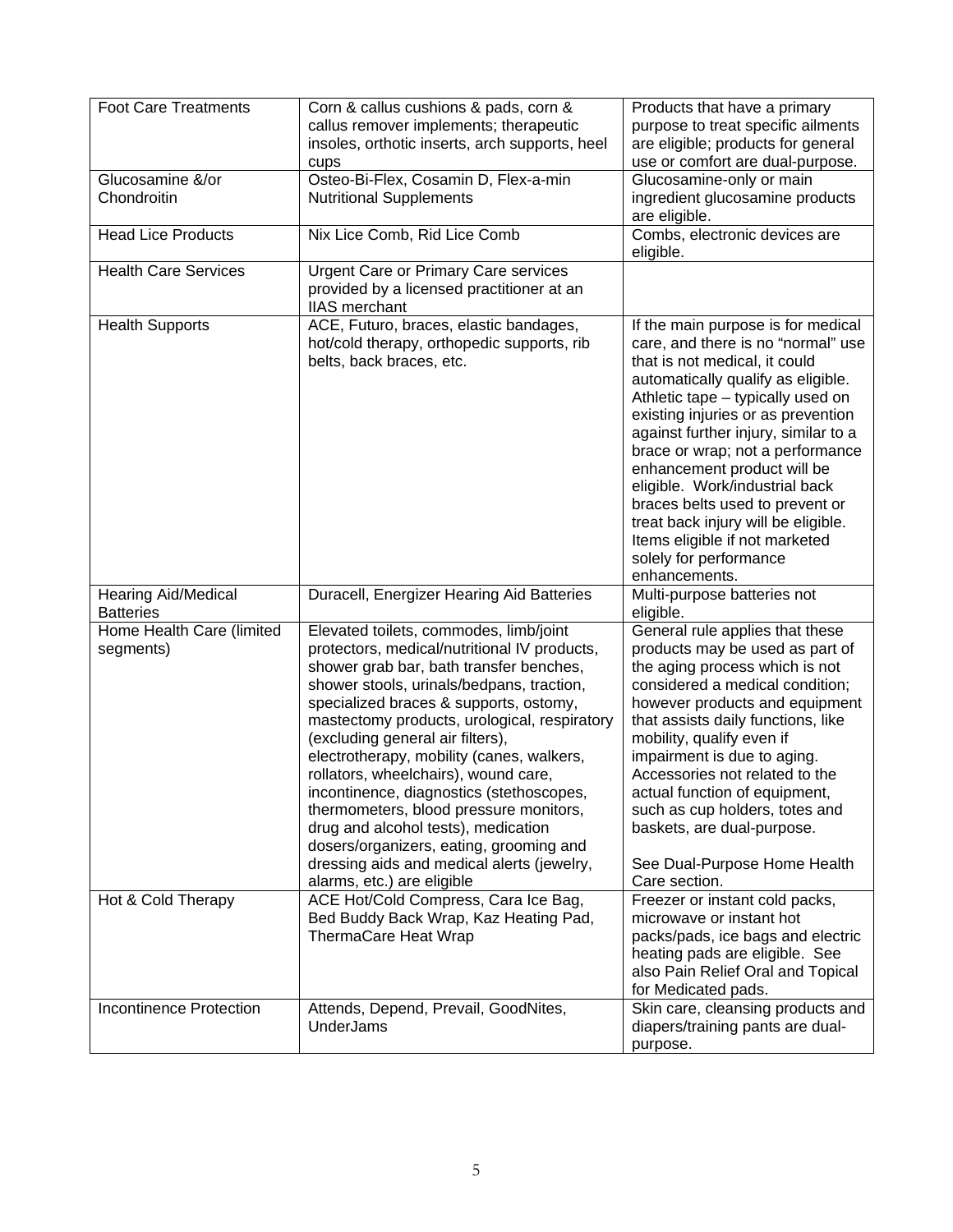| Lip Balms - Sun Care            | Banana Boat SPF 50, Bullfrog Water Armor<br>SPF30            | Primary use must be for<br>protection against skin cancer          |
|---------------------------------|--------------------------------------------------------------|--------------------------------------------------------------------|
|                                 |                                                              | and premature skin aging with<br>indication of UVA and UVB         |
|                                 |                                                              | protection (broad spectrum) and                                    |
|                                 |                                                              | 15 and above (15+). Products                                       |
|                                 |                                                              | that are primarily                                                 |
|                                 |                                                              | moisturizers/cosmetic with a                                       |
|                                 |                                                              | sunscreen are dual-purpose.                                        |
| <b>Menstrual Care Products:</b> | Kotex, Always, Stayfree, Tampax                              | Expenses associated with                                           |
| <b>Feminine Protection</b>      |                                                              | menstruation or other genital-tract                                |
|                                 |                                                              | secretions. (Tampon, Pads,<br>Liners, Cups, Sponges,               |
|                                 |                                                              | Disposable or Non-disposable                                       |
|                                 |                                                              | Underwear for Menstruation, or                                     |
|                                 |                                                              | other similar products).                                           |
| <b>Mouth Guards</b>             | Dentek, Night Guard                                          | Night mouth guards are eligible.                                   |
|                                 |                                                              | Mouth guards used in sports to                                     |
|                                 |                                                              | prevent mouth injury and reduce                                    |
|                                 |                                                              | the risks of concussions will be                                   |
|                                 |                                                              | eligible if not marketed solely for                                |
|                                 |                                                              | performance enhancements.                                          |
| Nasal Moisturizers &            | Neilmed Neti Pot & solutions, Ocean Saline                   | Products that are saline and                                       |
| Washes                          | Spray, Simply Saline                                         | primarily for moisturizing but may                                 |
|                                 |                                                              | contain added aloe, menthol or                                     |
| Nasal Strips & Snore Relief     | <b>Breathe Right</b>                                         | eucalyptus, etc. are eligible.<br>To treat sleep apnea or improper |
|                                 |                                                              | breathing. Excludes strips                                         |
|                                 |                                                              | marketed solely for performance                                    |
|                                 |                                                              | enhancements.                                                      |
| Prenatal Vitamins               | Stuart Prenatal, Nature's Bounty Prenatal<br><b>Vitamins</b> |                                                                    |
| Reading Glasses and             | Foster Grant Reading Glasses, Apex Eye                       | Accessories used to maintain                                       |
| Maintenance Accessories         | Glass Repair Kit, BL Sight Saver Lens                        | corrective lenses and frames are                                   |
|                                 | Cloths                                                       | eligible. Chains, cases, etc. are                                  |
|                                 |                                                              | not eligible.                                                      |
| Sun Protection (SPF 15 &        | Coppertone SPF15+, Banana Boat SPF                           | Primary use must be for                                            |
| above and Broad                 | 15+, Cerave SPF 30, No-Add Sport Stick                       | protection against skin cancer                                     |
| Spectrum")                      | SPF50                                                        | and premature skin aging with                                      |
|                                 |                                                              | indication of UVA and UVB                                          |
|                                 |                                                              | protection (broad spectrum) and                                    |
|                                 |                                                              | 15 and above (15+). Products<br>that are primarily                 |
|                                 |                                                              | moisturizers/cosmetic with a sun                                   |
|                                 |                                                              | screen are dual-purpose.                                           |
| <b>TENS</b>                     | Homedics Rapid+Relief, Icy Hot Smart                         | TENS units and supplies are                                        |
|                                 | Relief, Zewa Spa Buddy                                       | eligible.                                                          |
| Wart Removers - Cryo            | Compound W Freeze Off, Dr Scholl's                           |                                                                    |
| Products                        | Freeze Away, Wartner                                         |                                                                    |
| Vaccinations                    | Flu Shots, Pneumonia, Shingles                               |                                                                    |
|                                 | Vaccinations                                                 |                                                                    |

# **OTC Medicines and Drugs (Included in Eligible Product List):**

| Category                | <b>Example</b>              | <b>Comment</b> |
|-------------------------|-----------------------------|----------------|
| <b>Acid Controllers</b> | Pepcid AC, Zantac, Prilosec |                |
| <b>Acne Medications</b> | Clearasil, OXY              |                |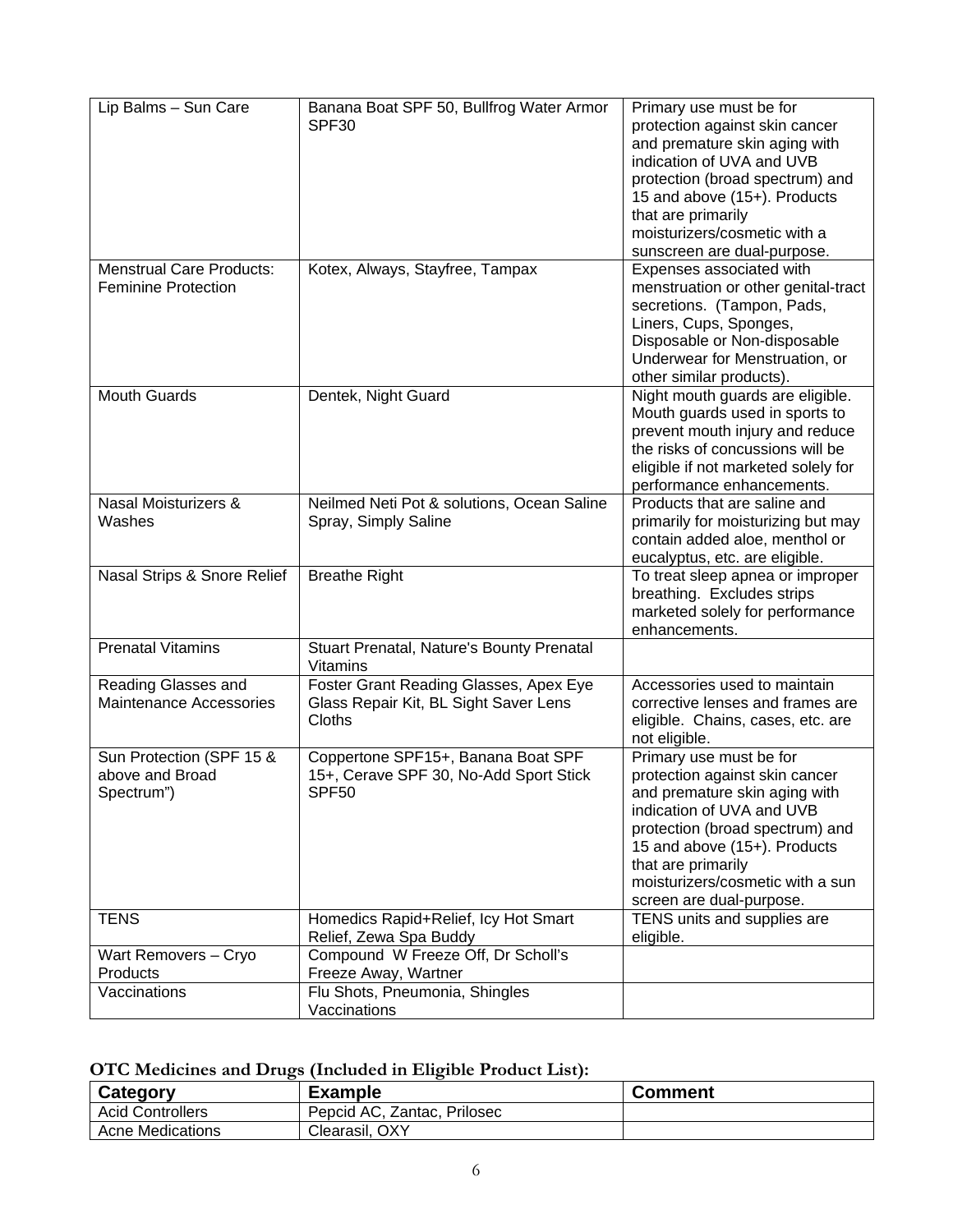| Allergy & Sinus                | Alavert, Benadryl, Claritin, Sudafed         |                                             |
|--------------------------------|----------------------------------------------|---------------------------------------------|
| <b>Antibiotic Products</b>     | Bacitracin, Neosporin, triple antibiotic     |                                             |
|                                | ointment                                     |                                             |
| Anti-Diarrheal                 | Imodium, Kaopectate                          |                                             |
| Anti-Gas                       | Gas-X, Phazyme                               | Dietary supplements are dual-               |
|                                |                                              | purpose.                                    |
| Antifungal (Foot)              | Lamisil, Lotrimin                            |                                             |
| Anti-Itch & Insect Bite        | Caladryl, Lanacane, Sarna, hydrocortisone    |                                             |
| Remedies                       |                                              |                                             |
| Antiparasitic Treatments       | Nix, Rid, lice treatments                    |                                             |
| Antiseptics & wound            | Rubbing alcohol, peroxide, Epsom salt,       |                                             |
| cleansers                      | Betadine, Hibiclens                          |                                             |
| Baby Electrolytes and          | Pedialyte, Enfalyte                          | Baby Electrolytes and                       |
| dehydration                    |                                              | dehydration.                                |
| Baby Rash Ointments &          | Desitin, Aveeno Baby                         | Includes petroleum jelly                    |
| Creams                         |                                              | merchandised and marketed for               |
|                                |                                              | baby rash.                                  |
| <b>Baby Teething Pain</b>      | Baby Orajel, Anbesol Baby Oral Gel           |                                             |
| <b>Cold Sore Remedies</b>      | Abreva, Herpecin, Orajel                     | Only medicated products are<br>eligible.    |
| Contraceptives (non-           | Encare Inserts, VCF Film, Plan B Tablet      | OTC drugs or medicated                      |
| condom products)               |                                              | spermicide-only products are                |
|                                |                                              | eligible. See Contraceptives                |
|                                |                                              | under Devices and Supplies for              |
|                                |                                              | non-medicated product eligibility.          |
| Cough, Cold & Flu              | Robitussin, Theraflu, Vicks, Halls, Cepacol, | Cold preventative products which            |
|                                | Zicam, Cold-Eeze, Diabetic Tussin            | are "proven to lessen the                   |
|                                |                                              | severity" or "reduce the duration"          |
|                                |                                              | of colds or flu are covered.                |
|                                |                                              | Dietary supplements are dual-               |
|                                |                                              | purpose. Hand sanitizers are<br>ineligible. |
| <b>Denture Pain Relief</b>     | Orajel Denture Pain Relief Gel, Benzodent    |                                             |
|                                | Cream                                        |                                             |
| Ear Care                       | Medicated ear drops, Debrox, Similasin       |                                             |
| Eye Care                       | Visine, Refresh Tears                        |                                             |
| Feminine Antifungal and        | Monistat, Gyne-Lotrimin, Vagisil, Soothing   |                                             |
| Anti-itch                      | Care                                         |                                             |
| <b>Fiber Laxatives (bulk</b>   | Benefiber, Fibercon, Metamucil (powder or    | Eligible when used to treat a               |
| forming)                       | pills)                                       | medical condition for short                 |
|                                |                                              | duration; bars and drinks that are          |
|                                |                                              | "nutritional foods" for help with           |
|                                |                                              | regularity are ineligible (dual-            |
|                                |                                              | purpose).                                   |
| <b>First Aid Burn Remedies</b> | Dermoplast, Solarcaine                       | Must contain an antiseptic or pain          |
|                                |                                              | reliever, 100% aloe is ineligible           |
|                                |                                              | (dual-purpose).                             |
| <b>Foot Care Treatment</b>     | Corn & callus treatments, wart removers      | Products that treat specific                |
|                                |                                              | ailments are eligible; products for         |
|                                |                                              | general use or comfort are                  |
|                                |                                              | ineligible (dual-purpose).                  |
| <b>Hemorrhoid Preparations</b> | Preparation H, Tucks                         |                                             |
| Homeopathic Remedies           | Boiron and Hyland products                   | Homeopathic products are                    |
|                                |                                              | classified as drugs under the               |
|                                |                                              | Food, Drug & Cosmetic Act and               |
|                                |                                              | fall under the same criteria as             |
|                                |                                              | other OTC Medicines.                        |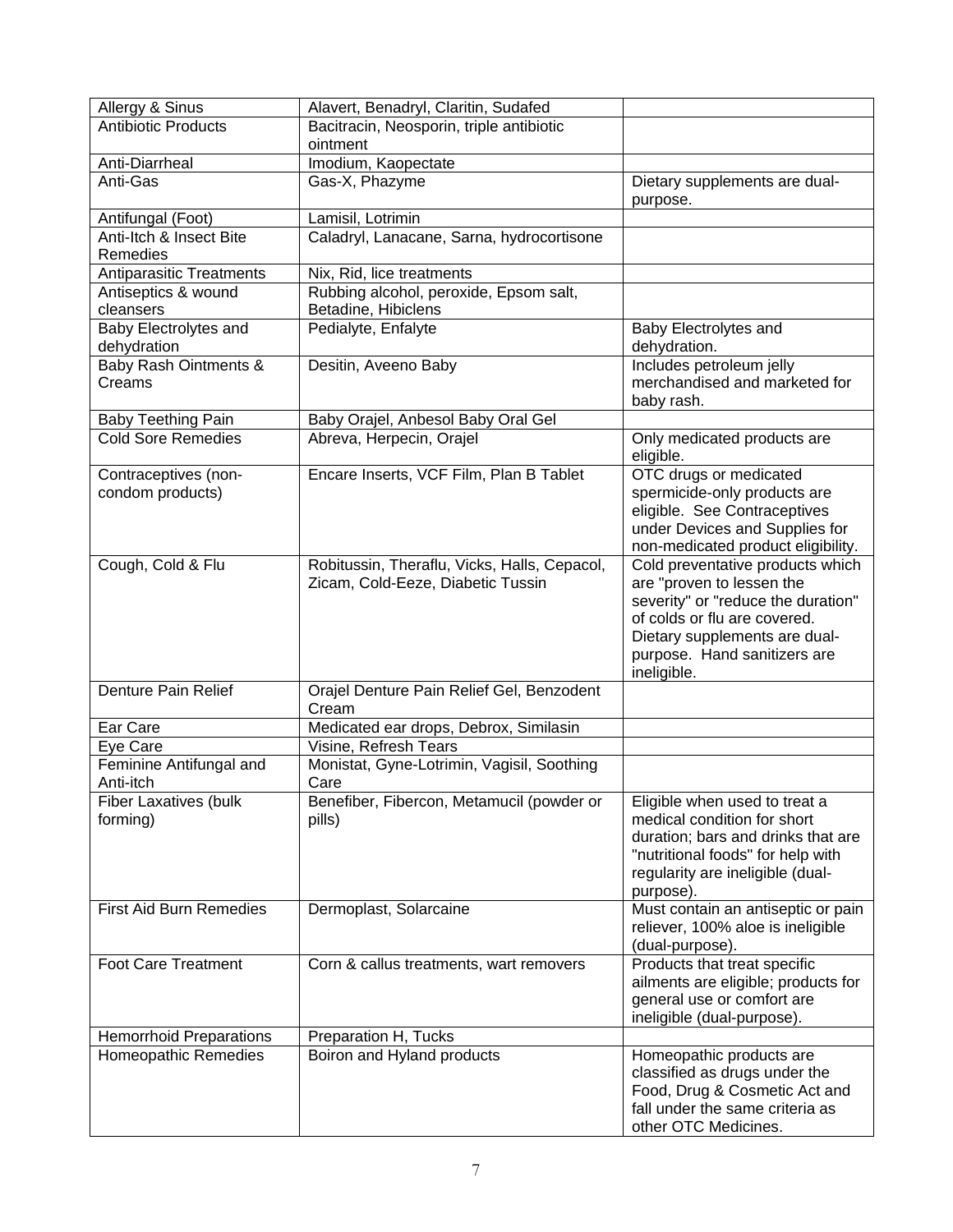| <b>Incontinence Treatment</b><br><b>Products</b>                                                                | Calmoseptine, Baza Anti-fungal Cream                                  | Rash protectants, healing and<br>antifungals are eligible. Skin<br>moisturizers and cleansing<br>products are ineligible (dual-<br>purpose).                                |
|-----------------------------------------------------------------------------------------------------------------|-----------------------------------------------------------------------|-----------------------------------------------------------------------------------------------------------------------------------------------------------------------------|
| Laxatives (non-fiber)                                                                                           | Dulcolax, Ex-Lax, Miralax                                             | Stimulant, saline, lubricant, etc.<br>(non-fiber) are eligible.                                                                                                             |
| <b>Motion Sickness</b>                                                                                          | Dramamine, Bonine                                                     | Acupressure products are<br>eligible.                                                                                                                                       |
| Medicated Nasal Sprays,<br>Drops & Inhalers                                                                     | Afrin Spray                                                           |                                                                                                                                                                             |
| <b>Medicated Nasal Strips</b>                                                                                   |                                                                       |                                                                                                                                                                             |
| Oral Remedies or<br><b>Treatments (Includes Saliva</b><br>substitutes, mouth sore<br>treatments, dental repair) | Salivart, Anbesol, Orajel, Dentemp                                    | Only dry mouth remedies that are<br>saliva substitutes are eligible<br>(gels, sprays, etc. not<br>mouthwash, rinses, toothpaste).                                           |
| Pain Relief Oral & Topical                                                                                      | Tylenol, Advil, Midol, Bayer Aspirin,<br>Aspercreme, Ben-Gay, Icy Hot | Medicated topical pain relievers<br>that contain menthol, eucalyptus,<br>capsaicin, trolamine salicylate,<br>etc. are eligible. Air-activated<br>heat patches are eligible. |
| <b>Medicated Respiratory</b><br><b>Treatments and Vapor</b><br>Products                                         | Primatene, Bronkaid, medicated Vicks<br>Vapor Rub                     | Includes asthma medication;<br>vaporizers and humidifiers are<br>dual-purpose.                                                                                              |
| Skin treatments                                                                                                 | Psoriasin, MG217, Dermarest Eczema                                    | Medical expense as long as<br>intended purpose is to treat<br>existing skin conditions like<br>eczema, psoriasis, rosacea, etc.<br>(as opposed to mere prevention).         |
| Sleep Aids & Sedatives                                                                                          | Unisom, Nytol, Sominex                                                | Sleep products are eligible.<br>Calming, soothing and tension<br>products are dual-purpose.<br>Dietary supplements are ineligible<br>(dual-purpose).                        |
| <b>Smoking Deterrents</b>                                                                                       | Nicoderm, Nicorette                                                   |                                                                                                                                                                             |
| <b>Stomach Remedies</b>                                                                                         | Mylanta, Maalox, Tums                                                 |                                                                                                                                                                             |

# **Dual-purpose (Not Included in Eligible Product List):**

| Category                          | <b>Example</b>                          | <b>Reimbursement Use</b>              |
|-----------------------------------|-----------------------------------------|---------------------------------------|
| Allergy Pillows, Mattress         | Allerease Pillow Cover, Allergy Control | To treat allergies diagnosed by       |
| Covers, Air Purifiers,            | Bedding, Honeywell HEPA Allergan        | physician.                            |
| Filters, etc.                     | <b>Remover Air Purifier</b>             |                                       |
| Anti-bacterial Hand               | Purell, Nexcare, Germ-X                 | Personal use component; but/for       |
| <b>Sanitizers</b>                 |                                         | test must be established.             |
| <b>Baby Diapers</b>               | Huggies, Pampers, Pullups               | To treat juvenile incontinence or     |
|                                   |                                         | medical condition.                    |
| <b>Baby Formulas/Nutritionals</b> | Pediasure, Progestimi, Enfamil RTFI     | Only specialty                        |
|                                   |                                         | formulas/nutritionals are eligible if |
|                                   |                                         | medically necessary and               |
|                                   |                                         | authorized by medical                 |
|                                   |                                         | practitioner. Only the excess cost    |
|                                   |                                         | between regular formula and the       |
|                                   |                                         | specialized formula may be            |
|                                   |                                         | eligible under an employer's plan.    |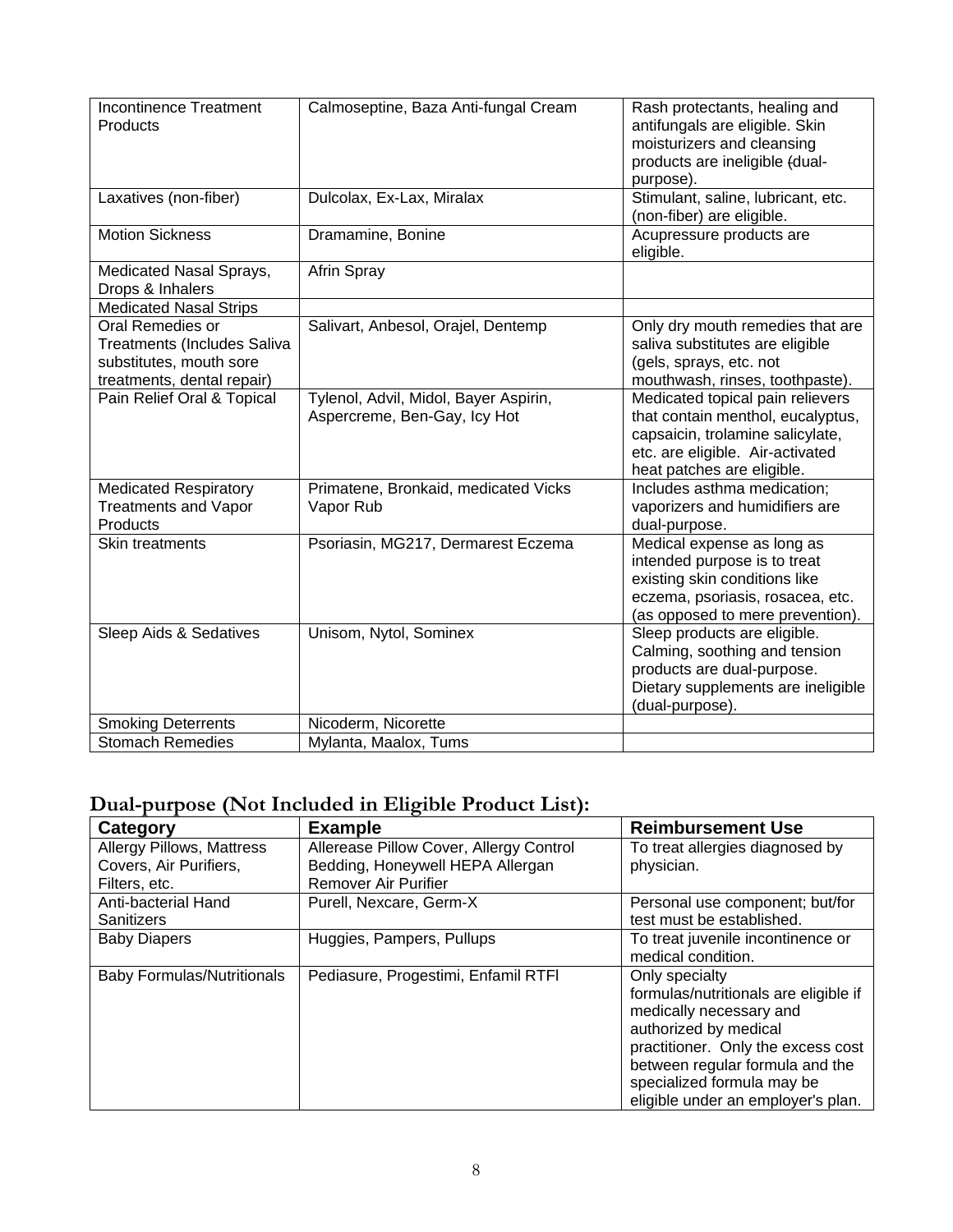| Compression Hosiery and          | Jobst, TED, Futuro - 20-30 or below,            | Most of these products primary                               |
|----------------------------------|-------------------------------------------------|--------------------------------------------------------------|
| Accessories                      | garters, care kits, fixatives, etc.             | purpose is for general health or                             |
|                                  |                                                 | mild medical treatments at                                   |
|                                  |                                                 | compressions 20-30 or below.                                 |
|                                  |                                                 | They are dual-purpose/ineligible                             |
|                                  |                                                 | but may be reimbursed for the                                |
|                                  |                                                 | cost over "regular" socks/hosiery                            |
|                                  |                                                 | if a LOMN is submitted.                                      |
| <b>Cosmetics/Beauty Products</b> | Colorscience Powders & Mousse, Bare             | The primary purpose of these                                 |
| with Sunscreen                   | Minerals Powders, Neutrogena Healthy            | products is not sun protection and                           |
|                                  | <b>Skin Glow Sheers</b>                         | would not pass the "but for" test.                           |
|                                  |                                                 | The manufacturer's identity is                               |
|                                  |                                                 | cosmetic; product is marketed as                             |
|                                  |                                                 | cosmetic in nature (improves or                              |
|                                  |                                                 | enhances appearance,                                         |
|                                  |                                                 | tints/colors) and usually found in                           |
|                                  |                                                 | cosmetic departments or outlets.                             |
| Cough, Cold & Flu Dietary        | Airborne, Hall's Defense, Germ Defense          | Products that are merely dietary                             |
| Supplements                      | Alka-Seltzer Immunity                           | supplements and marketed as                                  |
|                                  |                                                 | such, including those claiming to                            |
|                                  |                                                 | "support the immune system" (i.e.                            |
|                                  |                                                 | Airborne), are dual-purpose.                                 |
| <b>Diabetes Nutritionals</b>     | Glucerna, Boost Glucose                         | To treat symptoms of diabetes                                |
| Diabetes Personal Care &         | Diabet-X Therapeutic Body Lotion, Diaderm       | when recommended by physician.<br>Personal care is generally |
| Supplies (includes diabetes      | Foot Cream, Dr. Comfort Diabetes Socks,         | ineligible. (Eligible products must                          |
| skin care and socks)             | <b>Jobst Sensifit Socks</b>                     | test or treat a specific symptom or                          |
|                                  |                                                 | condition of Diabetes.) Diabetes                             |
|                                  |                                                 | socks are dual-purpose/ineligible                            |
|                                  |                                                 | but may be reimbursed for the                                |
|                                  |                                                 | cost over "regular" socks/hosiery                            |
|                                  |                                                 | if a LOMN is submitted.                                      |
| <b>Dietary Supplements</b>       | All dietary supplements including multiple      | Dietary supplements, including                               |
|                                  | vitamins, minerals, essential fatty acids (fish | herbals & botanicals are dual-                               |
|                                  | oil), oy, enzymes, amino acids, etc.            | purpose (exception: glucosamine,                             |
|                                  |                                                 | fiber laxative & prenatal                                    |
|                                  |                                                 | vitamins).                                                   |
| <b>Digestive Aids</b>            | Lactaid, Lactase, Beano                         | Digestive aids that are Dietary                              |
|                                  |                                                 | Supplements are dual purpose.                                |
| Ear plugs                        | Mack's, Flents                                  | To treat medical condition                                   |
|                                  |                                                 | (presence of middle/inner ear                                |
|                                  |                                                 | tubes) diagnosed by physician.                               |
| <b>Exercise Equipment</b>        | Treadmill, exercise bike, pedalers, weights,    | Exercise equipment is dual-                                  |
|                                  | hand exercisers                                 | purpose in support of general                                |
|                                  |                                                 | health or a medical condition.                               |
| Face/Respiratory Masks -         | 3M Cold weather, pollen/dust filtering          | Products used for, cold weather,                             |
| medical grade or                 | masks                                           | dust/pollen may also be used for                             |
| commercial/consumer              |                                                 | work/general health needs.                                   |
| <b>Feminine Moisturizing</b>     | Replens, Rephresh                               | To treat vaginal dryness caused<br>by medical condition.     |
| First Aid Burn & Scar            | Plain Aloe, Mederma, Neosporin Scar             | Most are cosmetic in nature or                               |
| <b>Treatments &amp; Skin</b>     | Solution, Vaseline Jelly                        | have general use purposes.                                   |
| Protectants (petroleum           |                                                 |                                                              |
| jelly)                           |                                                 |                                                              |
| <b>Fluoride Treatments</b>       | Gel-Kam                                         | To treat medical condition                                   |
|                                  |                                                 | diagnosed by physician & not for                             |
|                                  |                                                 | general oral care.                                           |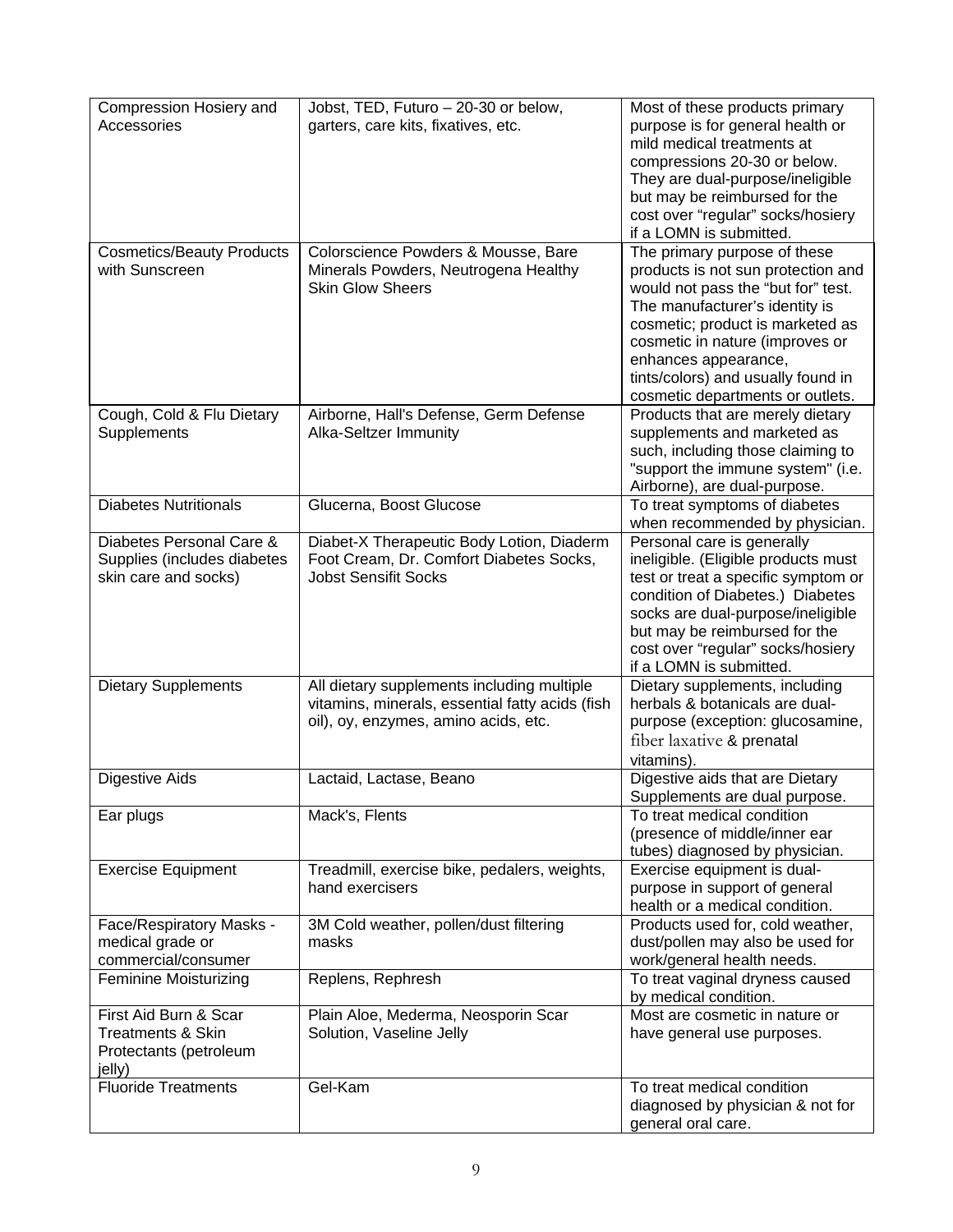| <b>Food Thickeners</b>                                                           | Thick-It                                                                                                                                                              | Personal use component; but/for<br>test must be established.                                                                                                                                                                                                                                                                                                                                                                                                                                                                                                                                                                                                                                                                                                                                                                                                           |
|----------------------------------------------------------------------------------|-----------------------------------------------------------------------------------------------------------------------------------------------------------------------|------------------------------------------------------------------------------------------------------------------------------------------------------------------------------------------------------------------------------------------------------------------------------------------------------------------------------------------------------------------------------------------------------------------------------------------------------------------------------------------------------------------------------------------------------------------------------------------------------------------------------------------------------------------------------------------------------------------------------------------------------------------------------------------------------------------------------------------------------------------------|
| Foot Insoles and<br>Cushioning                                                   | Insoles, Heel & Arch, Dr. Scholl's Air Pillo,<br><b>Odor Eaters</b>                                                                                                   | General use or comfort products<br>are dual-purpose. Products must<br>treat specific ailment to be<br>eligible.                                                                                                                                                                                                                                                                                                                                                                                                                                                                                                                                                                                                                                                                                                                                                        |
| Gloves (Rubber & Cotton)                                                         | Cara Cotton Gloves, Curad Vinyl Gloves,<br><b>Tronex Latex Gloves</b>                                                                                                 | Protective gloves of any type &<br>cotton beauty gloves are dual-<br>purpose.                                                                                                                                                                                                                                                                                                                                                                                                                                                                                                                                                                                                                                                                                                                                                                                          |
| <b>Hair Growth Products</b>                                                      | Rogaine                                                                                                                                                               | To treat symptom of medical<br>condition diagnosed by physician.                                                                                                                                                                                                                                                                                                                                                                                                                                                                                                                                                                                                                                                                                                                                                                                                       |
| Health Supports - Athletic,<br>Sports                                            | Sports compression sleeve, compression<br>garments, etc.                                                                                                              | Any products with a primary<br>purpose of performance<br>enhancement are dual-purpose.                                                                                                                                                                                                                                                                                                                                                                                                                                                                                                                                                                                                                                                                                                                                                                                 |
| <b>Herbals &amp; Botanicals</b>                                                  | Echinacea, ginkgo biloba, garlic                                                                                                                                      | Dietary supplements, including<br>herbals & botanicals are dual-<br>purpose/                                                                                                                                                                                                                                                                                                                                                                                                                                                                                                                                                                                                                                                                                                                                                                                           |
| Home Health Care (limited<br>segments)                                           | Including but not limited to: Nutritional<br>foods/liquids, positioning & support<br>(backrests, pillows, etc.), most patient room<br>supplies, most physical therapy | General rule applies that these<br>products may be used as part of<br>the aging process which is not<br>considered a medical condition;<br>however, equipment that assists<br>daily functions like mobility,<br>eating, grooming and dressing<br>qualify even if impairment is due<br>to aging. Accessories not related<br>to the actual function of<br>equipment, such as cup holders,<br>totes and baskets, are dual-<br>purpose. Large expenditures like<br>walk-in bathtub are dual purpose<br>and may fall under capital<br>expenditures. Home Health Care<br>is dual-purpose other than what is<br>indicated in the Home Health<br>Care eligibility section (i.e. some<br>patient room supplies like<br>urinals/commodes and patient<br>lifting and some aides for daily<br>living like med dosers/organizers<br>and medical alerts are eligible<br>exceptions). |
| Incontinence Personal Care<br>(Including perineal<br>cleansers and moisturizers) | Aloe Vesta 2n1, Ca-Rezz Wash, Sween<br>Cream                                                                                                                          | Personal care cleansers and<br>moisturizers are dual-purpose.                                                                                                                                                                                                                                                                                                                                                                                                                                                                                                                                                                                                                                                                                                                                                                                                          |
| <b>Inversion Table</b>                                                           |                                                                                                                                                                       | May be used to treat medical<br>conditions or used for general<br>health. Inversion Tables are<br>considered dual-purpose<br>expenses.                                                                                                                                                                                                                                                                                                                                                                                                                                                                                                                                                                                                                                                                                                                                 |
| Lip Balms - Moisturizers                                                         | Aquaphor SPF, Dermatone SPF23                                                                                                                                         | Those with a primary purpose of<br>moisturizing but have SPF of 15+<br>and state UVA/UVB are dual<br>purpose. (Lip balms with<br>sunscreen that are part of a sun<br>care line are eligible). Cosmetics<br>with SPF are not eligible.                                                                                                                                                                                                                                                                                                                                                                                                                                                                                                                                                                                                                                  |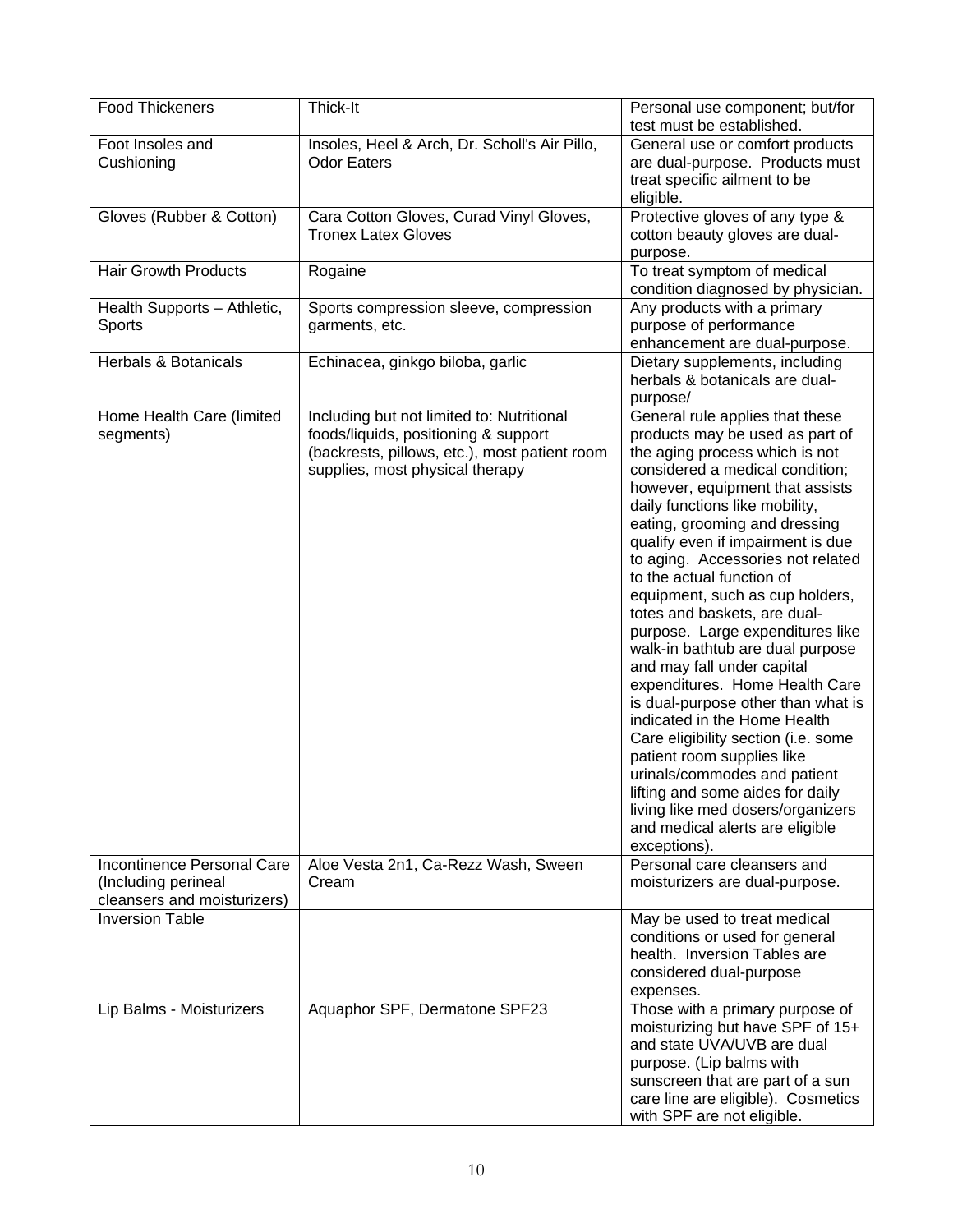| <b>Magnifying Glasses</b>                                       | BL Sight Saver Magnifying Glass, Flents<br><b>Wallet Size Magnifying Glass</b> |                                                                                                                                                                                           |
|-----------------------------------------------------------------|--------------------------------------------------------------------------------|-------------------------------------------------------------------------------------------------------------------------------------------------------------------------------------------|
| <b>Medical Nutritionals</b>                                     | Resource, Peptamen, Nutren                                                     | Satisfies normal nutritional needs<br>and does not treat a specific<br>condition.                                                                                                         |
| Medicated & Specialty<br>Soaps                                  | Basis Bar, Cetaphil Cleansing Bar                                              | To treat skin condition diagnosed<br>by physician.                                                                                                                                        |
| <b>Minerals</b>                                                 | Calcium Carbonate, Ferrous Sulfate, etc.                                       | Dietary supplements are dual-<br>purpose. Under narrow<br>circumstances, they will be<br>eligible if used to treat medical<br>condition or at-risk for illness<br>diagnosed by physician. |
| <b>Nutritional Foods</b>                                        | Ensure, Boost                                                                  | To treat medical condition<br>diagnosed by physician & not for<br>general health.                                                                                                         |
| Personal Amplification<br>Devices                               |                                                                                | Can be used for enhancing sound<br>for those not hearing impaired for<br>personal benefit and not as a<br>hearing aid. Items are dual-<br>purpose.                                        |
| <b>Probiotics and Prebiotics</b>                                | Culturelle, Florastor                                                          | Dietary supplements are dual-<br>purpose. Under narrow<br>circumstances, they will be<br>eligible if used to treat medical<br>condition or at-risk for illness<br>diagnosed by physician. |
| Skin Care - Therapeutic<br>Hand & Body                          | Eucerin, Aquaphor, Amlactin                                                    | To treat or remedy a skin<br>condition diagnosed by physician.<br>Lotions with SPF are primarily<br>used as moisturizers and are<br>dual-purpose.                                         |
| Therapeutic Shampoo &<br><b>Scalp Treatments</b><br>(Medicated) | Nizoral, Neutrogena T-Gel                                                      | To treat skin/scalp condition for<br>short duration diagnosed by<br>physician.                                                                                                            |
| Vaporizers & Humidifiers<br>and Accessories                     | Vicks, Sunbeam, Kaz                                                            | Dual-purpose if used to treat<br>illness; ineligible for normal<br>household use.                                                                                                         |
| Vitamins                                                        | Vitamin A, C, D, E, multi-vitamin, lutein eye<br>vitamin                       | Dietary supplements are dual-<br>purpose. Under narrow<br>circumstances, they will be<br>eligible if used to treat medical<br>condition or at-risk for illness<br>diagnosed by physician. |
| <b>Weight Control</b><br>Supplements                            | Alli, Slim Fast                                                                | To treat obesity diagnosed by<br>physician.                                                                                                                                               |

# **Other Ineligible Products**

| Category                              | <b>Example</b>                          | <b>Comment</b> |
|---------------------------------------|-----------------------------------------|----------------|
| Baby Toiletries, Baby Oil,            | Johnson's Baby oil/Powder, Aveeno Baby  |                |
| Powder, Lotions & Creams              | Lotion                                  |                |
| Beauty Shampoos,                      | Pantene, Suave, Dove, Aveeno Nourishing |                |
| Conditioners, Hair                    | Treatment, Clairol Hair Color           |                |
| <b>Treatments &amp; Hair Coloring</b> |                                         |                |
| Cosmetics                             | Revlon, CoverGirl                       |                |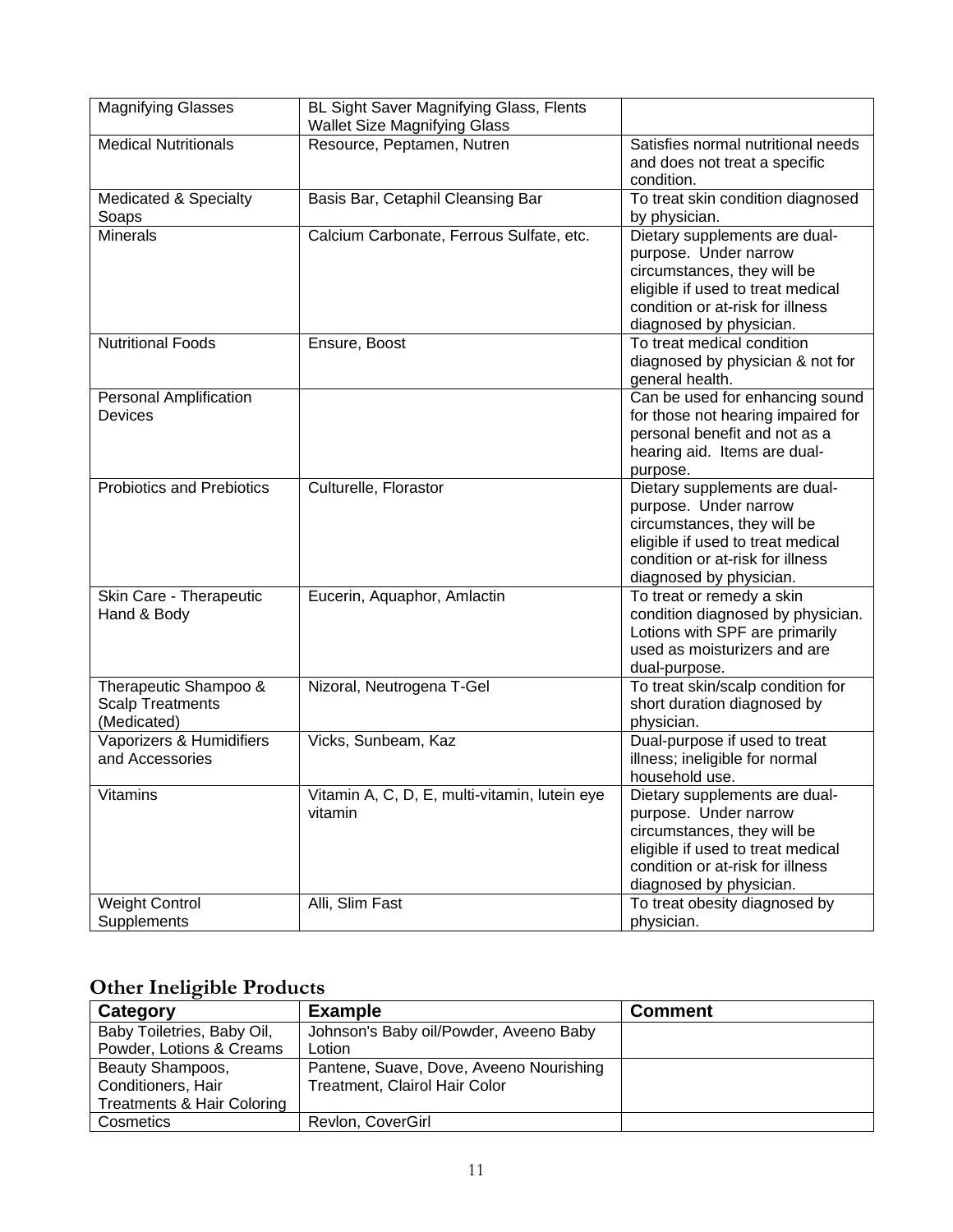| Deodorants                          | Speed Stick, Degree                      |                                    |
|-------------------------------------|------------------------------------------|------------------------------------|
| <b>Facial Cleansers</b>             | Neutrogena Deep Clean, Dove Facial       |                                    |
|                                     | Cleanser                                 |                                    |
| <b>Feminine Cleansing</b>           | Massengill, Summer's Eve                 |                                    |
| Products                            |                                          |                                    |
| <b>Foot Grooming (Includes</b>      | Pedifix Foot File, O'Keefe's Foot Cream, | Non-medicated                      |
| Implements, beauty &                | Desenex Foot/Sneaker Spray               |                                    |
| comfort, moisturizers, odor         |                                          |                                    |
| & wetness)                          |                                          |                                    |
| Hair Removal & Bleaches             | Nair, Veet                               |                                    |
| Hand & Body Cleansing               | Dove, Dial soap                          |                                    |
| <b>Lip Preparations</b>             | ChapStick, lip balm                      |                                    |
| Oral Care (Includes                 | Crest, Colgate, Scope, Listerine, Binaca | Will not qualify even if a dentist |
| toothpaste, toothbrush,             |                                          | recommends a special product to    |
| mouthwash, breath                   |                                          | treat a medical condition like     |
| remedies)                           |                                          | gingivitis. These are primarily    |
|                                     |                                          | used to maintain general health.   |
| Shaving & Men's Grooming            | Gillette, Schick                         |                                    |
| Skin Care (Includes                 | Aquaphor Ointment, Cococare Lotion, Dr   |                                    |
| moisturizers, hand & body,          | <b>Teal Bath Salt</b>                    |                                    |
| bath products)                      |                                          |                                    |
| Sport Energy Liquids, Bars,         | Gatorade, EAS drinks/bars                |                                    |
| etc.                                |                                          |                                    |
| <b>Sugar &amp; Salt Substitutes</b> | Equal, Splenda                           |                                    |
| Sun Tanning                         | Banana Boat Deep Tan Oil SPF4,           | Suntan lotion, after sun products  |
|                                     | Coppertone SPF 10                        | that are less than SPF 15 and/or   |
|                                     |                                          | that do not offer "Broad"          |
|                                     |                                          | Spectrum" coverage, do not meet    |
|                                     |                                          | the minimum FDA standard for       |
|                                     |                                          | prevention of skin cancer or       |
|                                     |                                          | premature aging.                   |

### **3. Reporting items to include or delete**

SIGIS members can use the Missing Product Form available at [www.sig-is.org](http://www.sig-is.org/) to request items to be added or deleted. Incomplete information will not be considered.

## **4. List Availability**

The list is generally available by the 15<sup>th</sup> day of each month. Items for the List Review Committee to be considered for addition or deletion from the SIGIS List must be submitted by the 20th day of each month to be considered for next month's updates. See the EPL List Calendar for exact timing.

### **5. Notes:**

It has been reported that some merchants are unable to include a SIGIS eligible healthcare product that may also be eligible for purchase via the Food Stamp program. Should this present a problem for any merchants, it is recommended that they should eliminate it from the SIGIS data and classify it for Food Stamp eligibility, as the consumer may submit the item for manual reimbursement from their flexible spending or health reimbursement arrangement account.